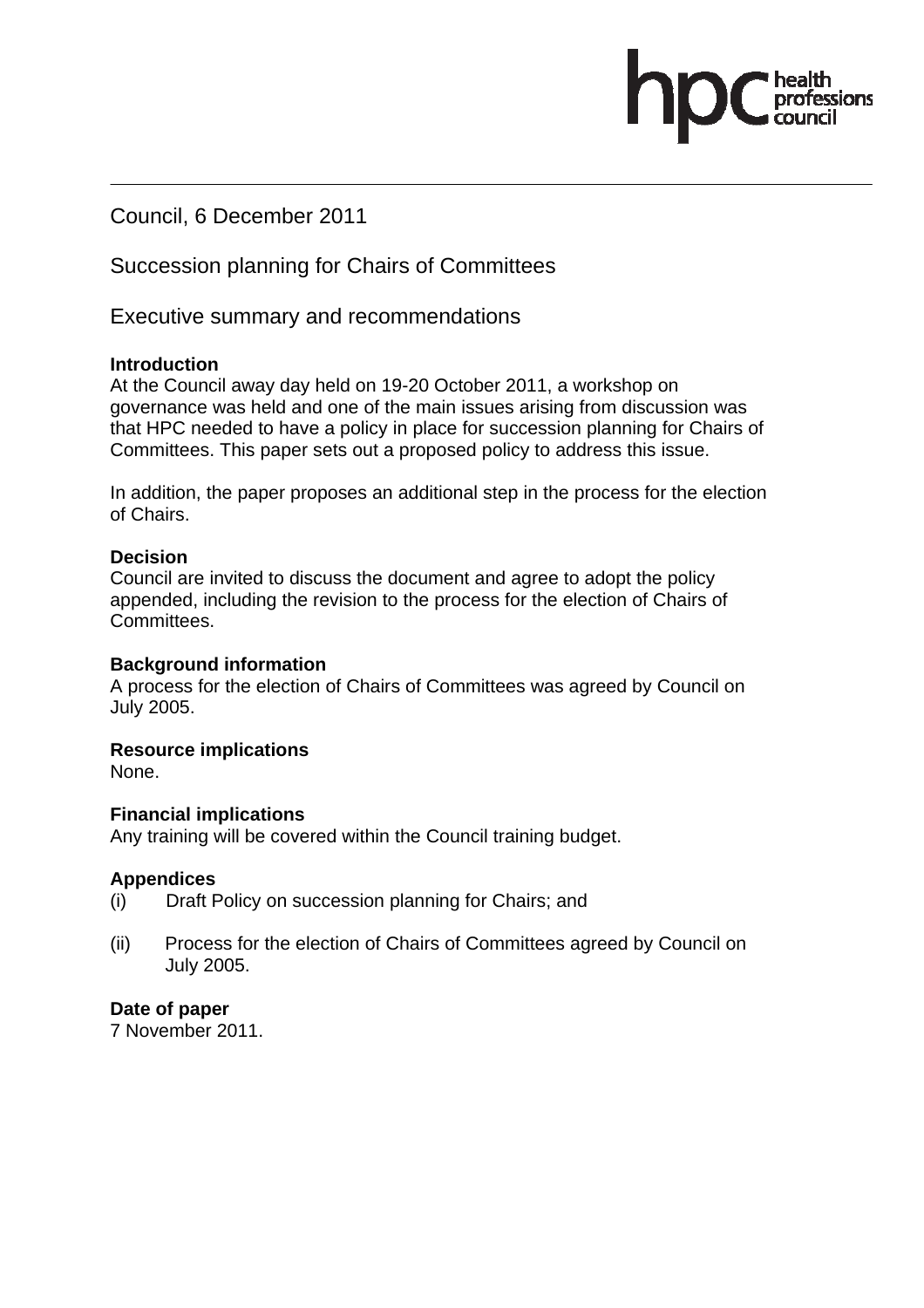

# **Succession planning for Committee Chairs**

## **Introduction**

The purpose of a succession planning policy is to provide Council with a process to manage succession planning and effectively fill the positions of Chairs of HPC's Committees. It also ensures continuity in the process.

This policy relates to Chairs of Committees and does not relate to succession planning in terms of the composition of and appointment to Council.

# **Background**

The role of a Committee Chair is to:

- approve draft agendas and approve draft minutes for the committee;
- consult the Committee Secretary for advice as needed;
- manage the efficient and effective running of meetings by grasping the detail of a wide range of business, and contribute to objective decision making by exercising sound judgement;
- facilitate open discussion, and good decision-making;
- ensure that the meeting is conducted in accordance with the standing orders, and that all members keep to the code of conduct; and
- act as spokesperson for the committee if required.

## **Policy**

HPC endeavours to conduct all business in an open and transparent manner and this approach should also apply to succession planning.

There are two stages in succession planning for Chairs of Committees:-

(1) We would encourage open discussions to be held with the Council Chair during the course of the appraisal process which happens in January of each year. This is an opportunity for members of Council to indicate that they would be seeking a role as Chair in the future. Since training objectives are devised as part of the appraisal, this is an opportunity to document, if appropriate, that training relating to Chairing Skills is required to ensure that the member is equipped with the skills to fulfil the role of a committee chair;

 This is also an opportunity for existing chairs to discuss their term as Chair and whether they would be seeking reappointment at the end of their two year term.